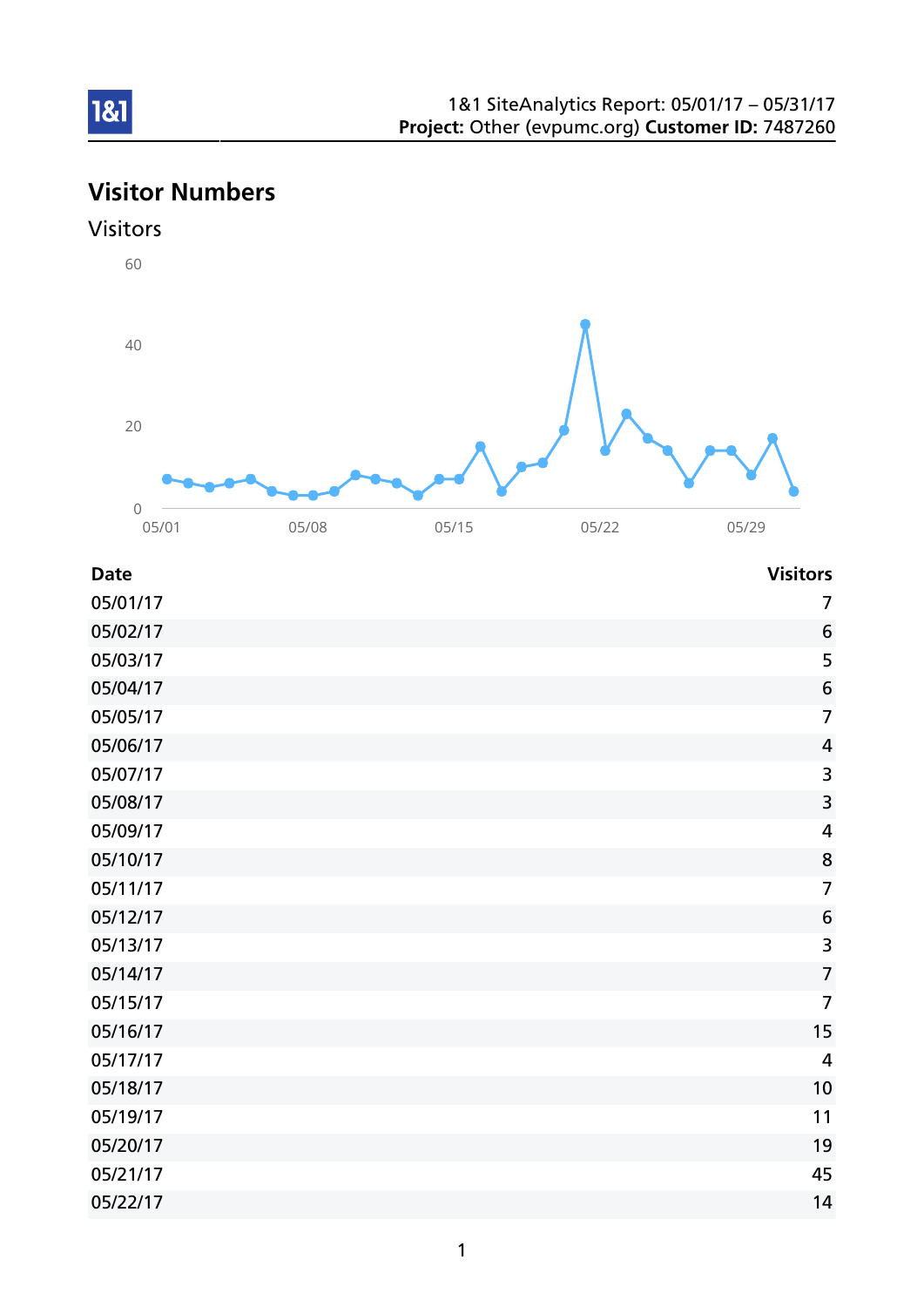| 1&1 SiteAnalytics Report: 05/01/17 - 05/31/17    |  |
|--------------------------------------------------|--|
| Project: Other (evpumc.org) Customer ID: 7487260 |  |

| <b>Date</b>  | <b>Visitors</b> |
|--------------|-----------------|
| 05/23/17     | 23              |
| 05/24/17     | 17              |
| 05/25/17     | 14              |
| 05/26/17     | $6\phantom{1}6$ |
| 05/27/17     | 14              |
| 05/28/17     | 14              |
| 05/29/17     | 8               |
| 05/30/17     | 17              |
| 05/31/17     | $\overline{4}$  |
| <b>Total</b> | 318             |

# Sessions



| <b>Date</b> | <b>Sessions</b> |
|-------------|-----------------|
| 05/01/17    | 7               |
| 05/02/17    | 6               |
| 05/03/17    | 5               |
| 05/04/17    | $\overline{7}$  |
| 05/05/17    | 7               |
| 05/06/17    | 5               |
| 05/07/17    | 3               |
| 05/08/17    | 3               |
| 05/09/17    | 4               |
| 05/10/17    | 8               |
| 05/11/17    | 7               |
|             |                 |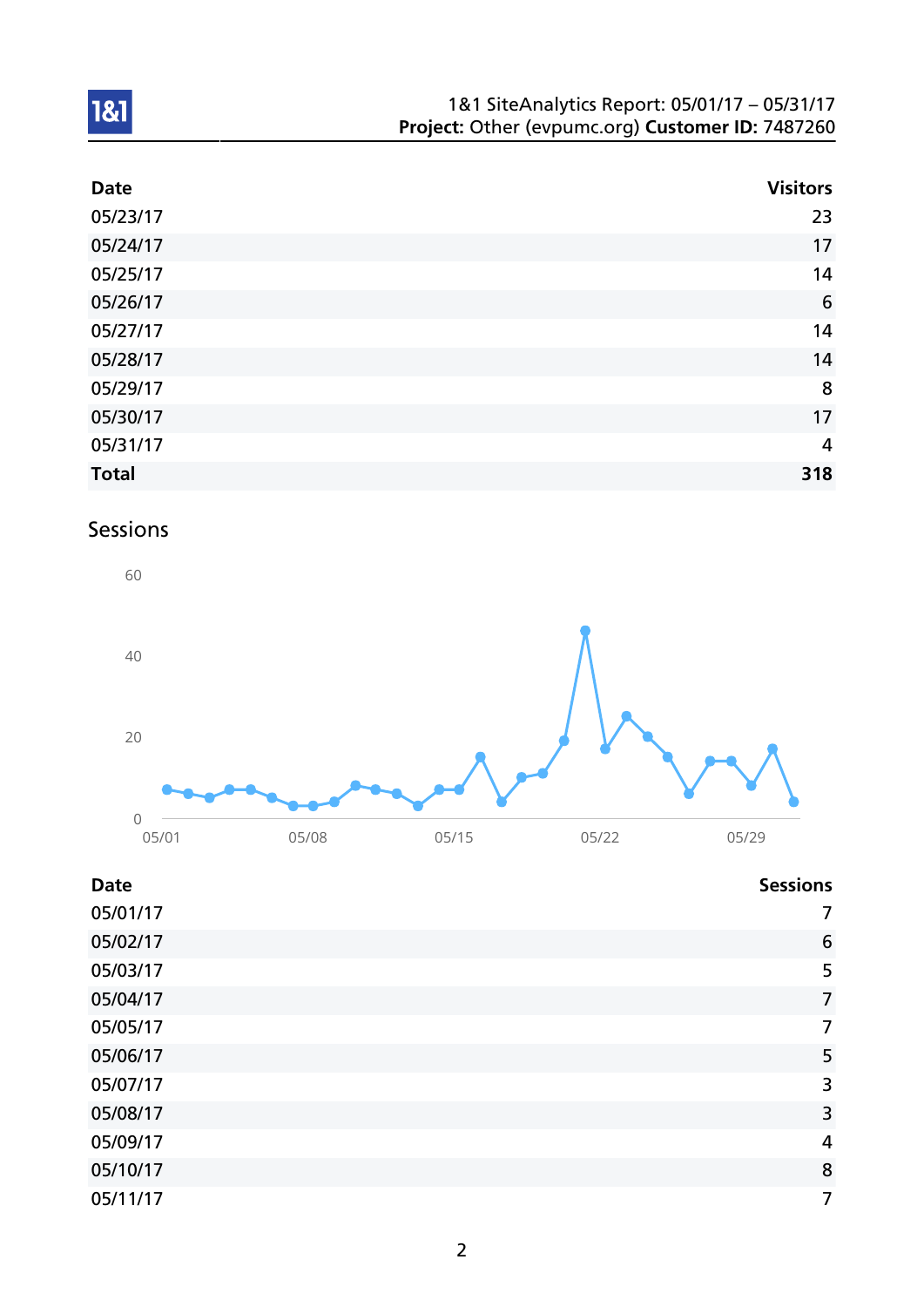| 1&1 SiteAnalytics Report: 05/01/17 - 05/31/17    |
|--------------------------------------------------|
| Project: Other (evpumc.org) Customer ID: 7487260 |

| <b>Date</b>  | <b>Sessions</b> |
|--------------|-----------------|
| 05/12/17     | 6               |
| 05/13/17     | 3               |
| 05/14/17     | $\overline{7}$  |
| 05/15/17     | $\overline{7}$  |
| 05/16/17     | 15              |
| 05/17/17     | 4               |
| 05/18/17     | 10              |
| 05/19/17     | 11              |
| 05/20/17     | 19              |
| 05/21/17     | 46              |
| 05/22/17     | 17              |
| 05/23/17     | 25              |
| 05/24/17     | 20              |
| 05/25/17     | 15              |
| 05/26/17     | 6               |
| 05/27/17     | 14              |
| 05/28/17     | 14              |
| 05/29/17     | 8               |
| 05/30/17     | 17              |
| 05/31/17     | 4               |
| <b>Total</b> | 330             |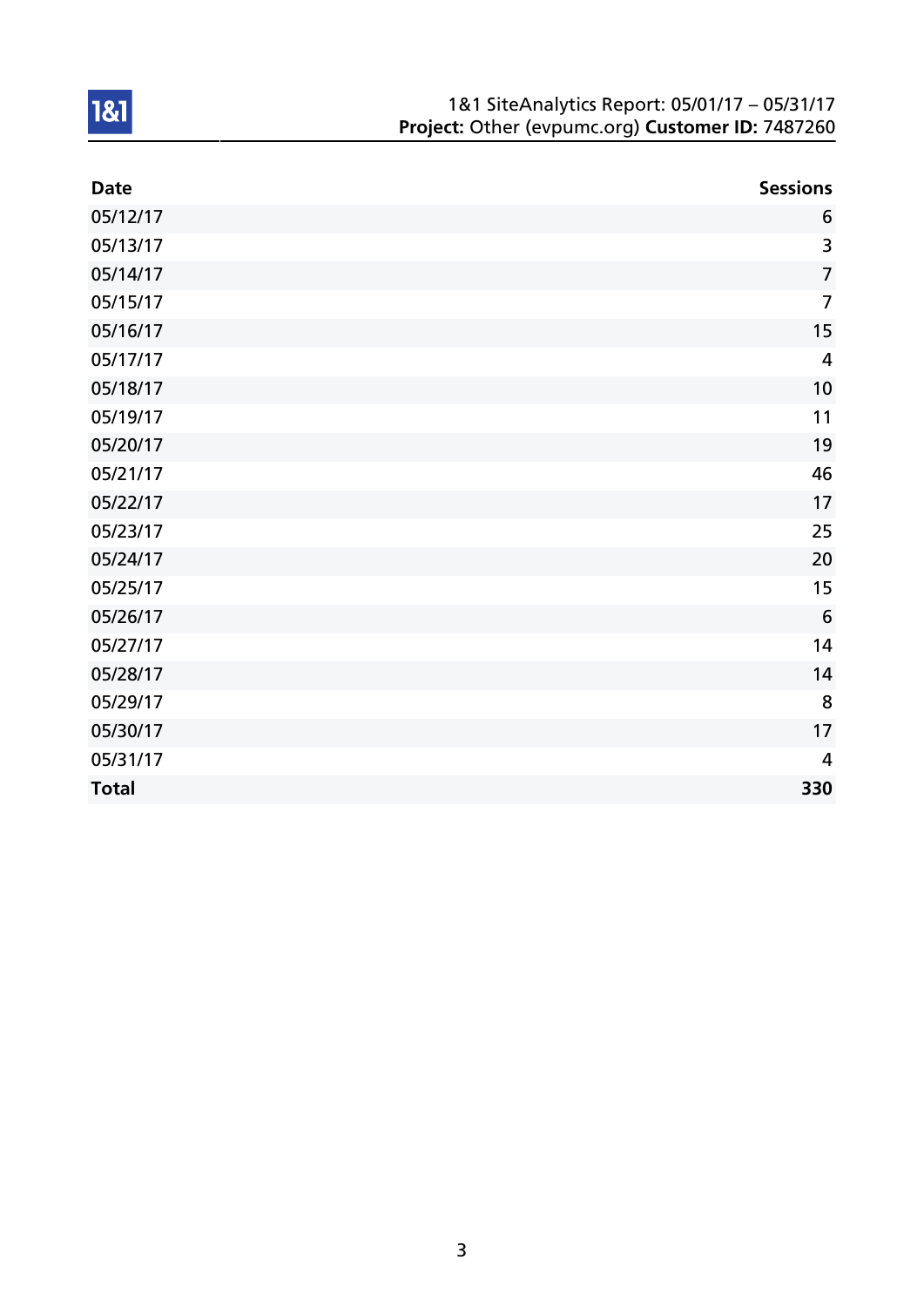

# Search Engine Robots



| <b>Search Engine Robots</b> | <b>Sessions</b> | Percentage |
|-----------------------------|-----------------|------------|
| bingbot/2.0                 | 223             | 25.90%     |
| YandexBot/3.0               | 136             | 15.80%     |
| Baiduspider/2.0             | 70              | 8.13%      |
| spbot/5.0.3                 | 69              | 8.01%      |
| Googlebot/2.1               | 41              | 4.76%      |
| AhrefsBot/5.2               | 40              | 4.65%      |
| SalesIntelligent            | 27              | 3.14%      |
| Linguee Bot                 | 24              | 2.79%      |
| Companybook Crawler         | 23              | 2.67%      |
| Googlebot-Mobile            | 23              | 2.67%      |
| Wotbox/2.01                 | 23              | 2.67%      |
| vebidoobot/1.0              | 23              | 2.67%      |
| DomainAppender /1.0         | 20              | 2.32%      |
| Yahoo! Slurp                | 17              | 1.97%      |
| <b>SEOkicks-Robot</b>       | 16              | 1.86%      |
| msnbot-media/1.1            | 16              | 1.86%      |
| Dataprovider                | 11              | 1.28%      |
| SafeDNSBot                  | 10              | 1.16%      |
| ips-agent                   | 10              | 1.16%      |
| MJ12bot/v1.4.8              | 8               | 0.93%      |
| SeznamBot/3.2               | 6               | 0.70%      |
| WikiDo/1.1                  | 5               | 0.58%      |
| archive.org_bot             | 4               | 0.46%      |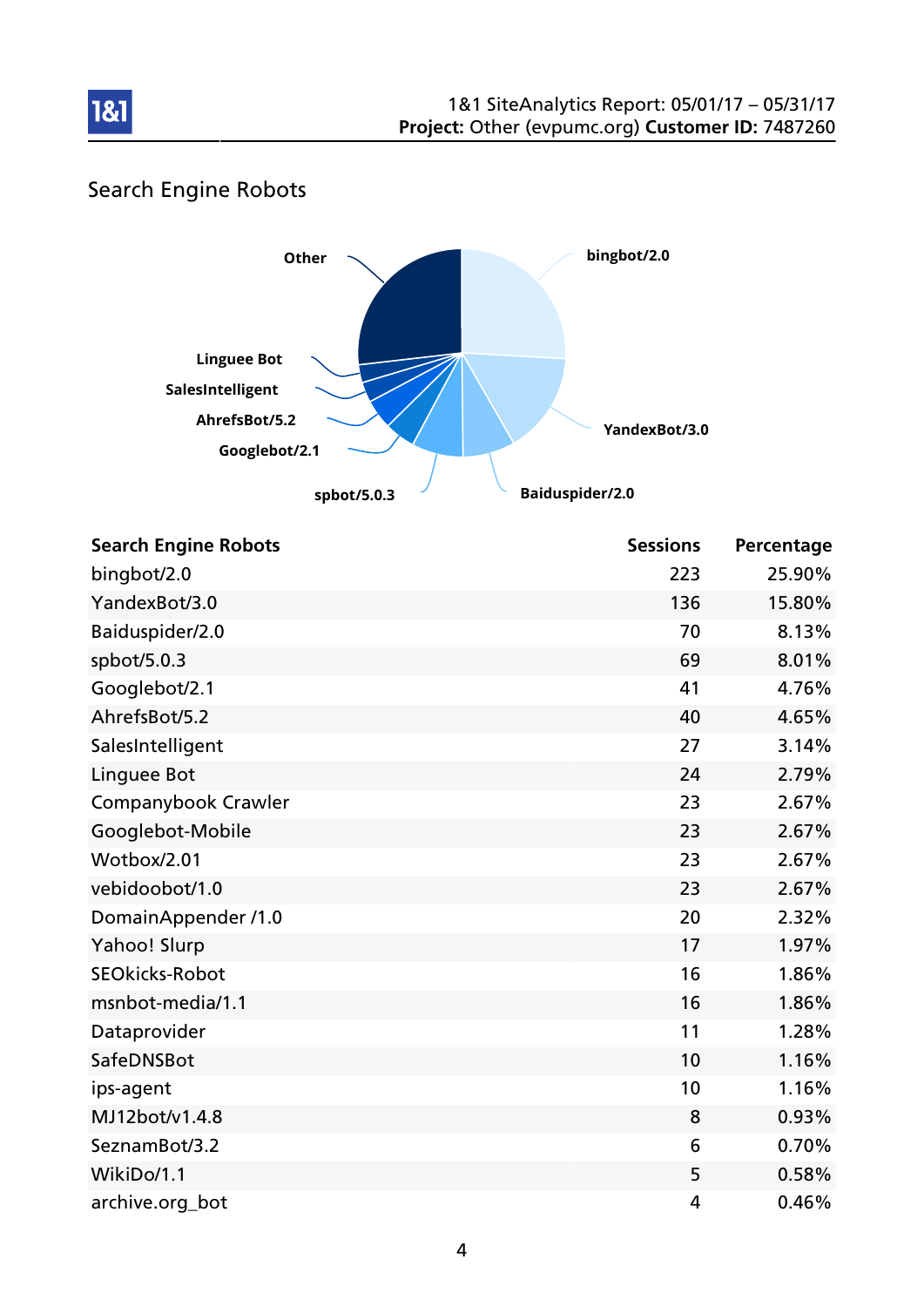| <b>Search Engine Robots</b> | <b>Sessions</b> | Percentage |
|-----------------------------|-----------------|------------|
| MJ12bot/v1.4.7              | 3               | 0.35%      |
| Uptimebot/1.0               | $\overline{2}$  | 0.23%      |
| 360Spider                   | 1               | 0.12%      |
| CCBot/2.0                   | 1               | 0.12%      |
| DowntimeDetector/1.0        | 1               | 0.12%      |
| DuckDuckGo-Favicons-Bot/1.0 | 1               | 0.12%      |
| Gigabot/1.0                 | 1               | 0.12%      |
| Google favicon              | 1               | 0.12%      |
| <b>IDBot/1.1</b>            | 1               | 0.12%      |
| Sogou web spider/4.0        | 1               | 0.12%      |
| SpyOnWeb                    | 1               | 0.12%      |
| SurveyBot/2.3               | 1               | 0.12%      |
| netEstate NE Crawler        | 1               | 0.12%      |
| Total                       | 861             | 100.00%    |

# Page Analysis

1&1

# Most Frequently Visited Pages



| <b>Pages</b>       | <b>Sessions</b> | Percentage |
|--------------------|-----------------|------------|
| /Default.htm       | 263             | 38.23%     |
| /Elim.htm          | 41              | 5.96%      |
| /Sermons.htm       | 36              | 5.23%      |
| /NewsLetterIdx.htm | 35              | 5.09%      |
| /Calendar.htm      | 32              | 4.65%      |
| /Announce.htm      | 31              | 4.51%      |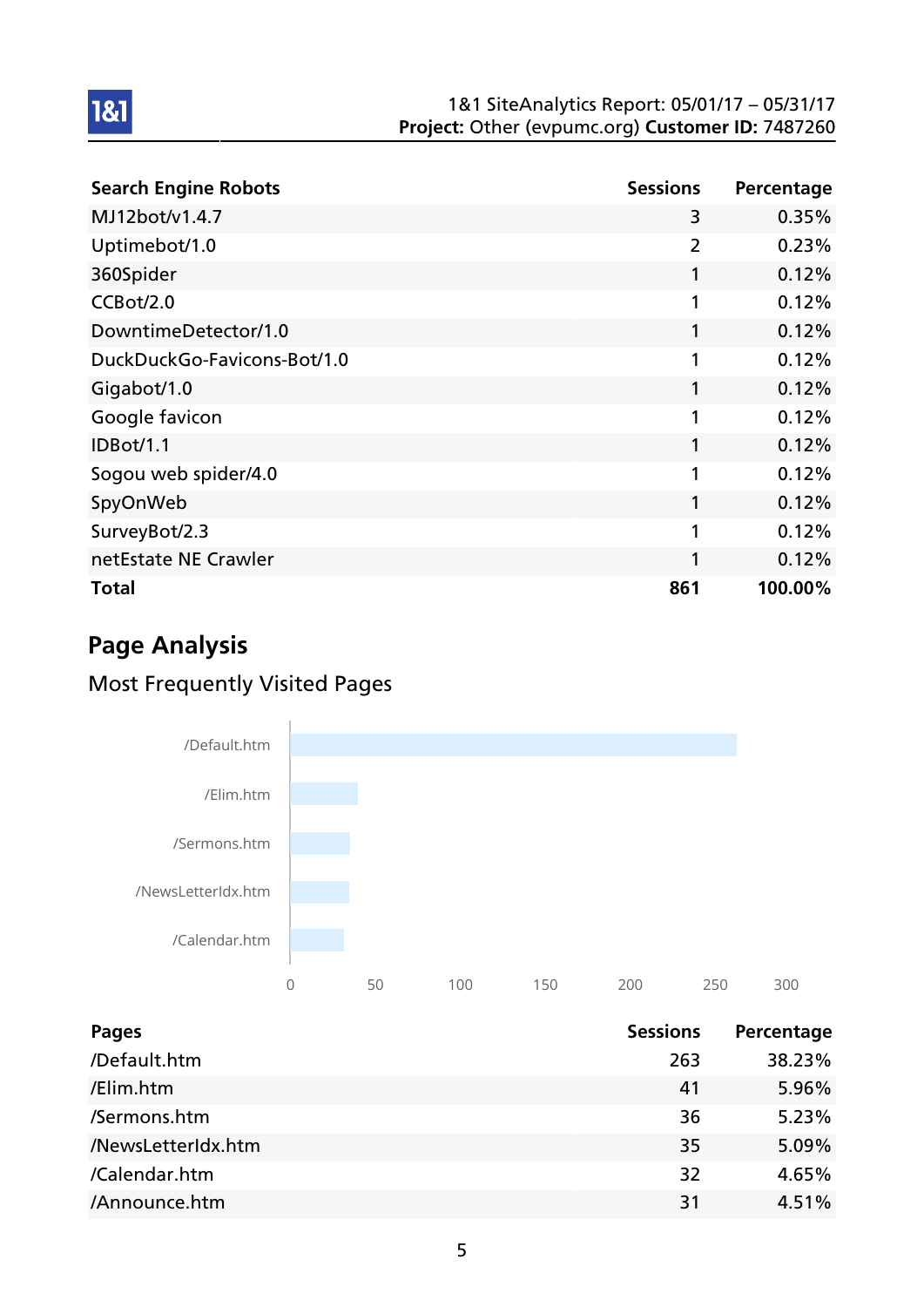| <b>Pages</b>             | <b>Sessions</b> | Percentage |
|--------------------------|-----------------|------------|
| /web_links.htm           | 31              | 4.51%      |
| /M-Statement.htm         | 30              | 4.36%      |
| <b>Morship.htm</b>       | 30              | 4.36%      |
| /Believe.htm             | 29              | 4.22%      |
| /St_Johns.htm            | 29              | 4.22%      |
| /Stats.htm               | 28              | 4.07%      |
| /valley_views0813.htm    | 8               | 1.16%      |
| /valley_views0913.htm    | 8               | 1.16%      |
| /valley_views1013.htm    | 8               | 1.16%      |
| /valley_views1113.htm    | 8               | 1.16%      |
| /CalendarOld.htm         | $\overline{7}$  | 1.02%      |
| /StJohns_M-Statement.htm | $\overline{7}$  | 1.02%      |
| /St_Johns-HISTORY.htm    | $\overline{7}$  | 1.02%      |
| /missions.htm            | $\overline{7}$  | 1.02%      |
| /Elim-HISTORY.htm        | 6               | 0.87%      |
| /Elim_M-Statement.htm    | 6               | 0.87%      |
| /Announce1.htm           | 1               | 0.15%      |
| <b>Total</b>             | 688             | 100.00%    |

# Keywords

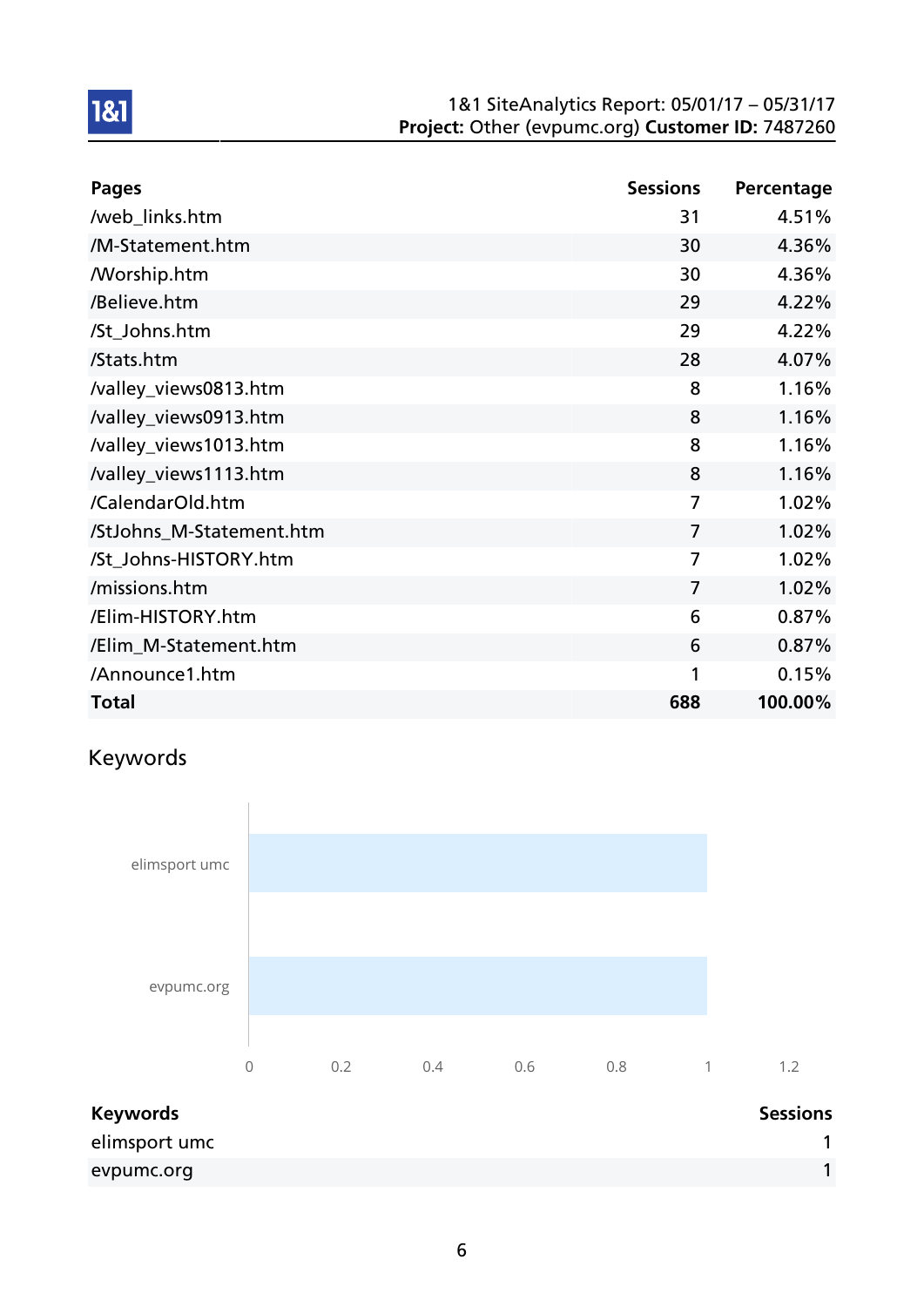

# Referring Pages



| <b>Pages</b>                           | <b>Sessions</b> |
|----------------------------------------|-----------------|
| https://www.google.com/                | 15              |
| http://www.google.com/url              | 3               |
| www.yahoo.com                          | 3               |
| http://yandex.ru/clck/jsredir          | 2               |
| https://google.com/                    | 2               |
| www.google.com                         | 2               |
| evpumc.org                             |                 |
| evpumc.org/                            |                 |
| http://bipost.org/users.php            |                 |
| http://burger-imperia.com/             |                 |
| http://susumc.org/index.php/lewisburg  |                 |
| http://www.bing.com/search             |                 |
| http://www.google.com/                 |                 |
| http://www.marinetraffic.com           |                 |
| http://www.teasedhair.com/hairdos.html |                 |
| https://www.facebook.com/check_tag     |                 |
| https://www.google.ca/                 |                 |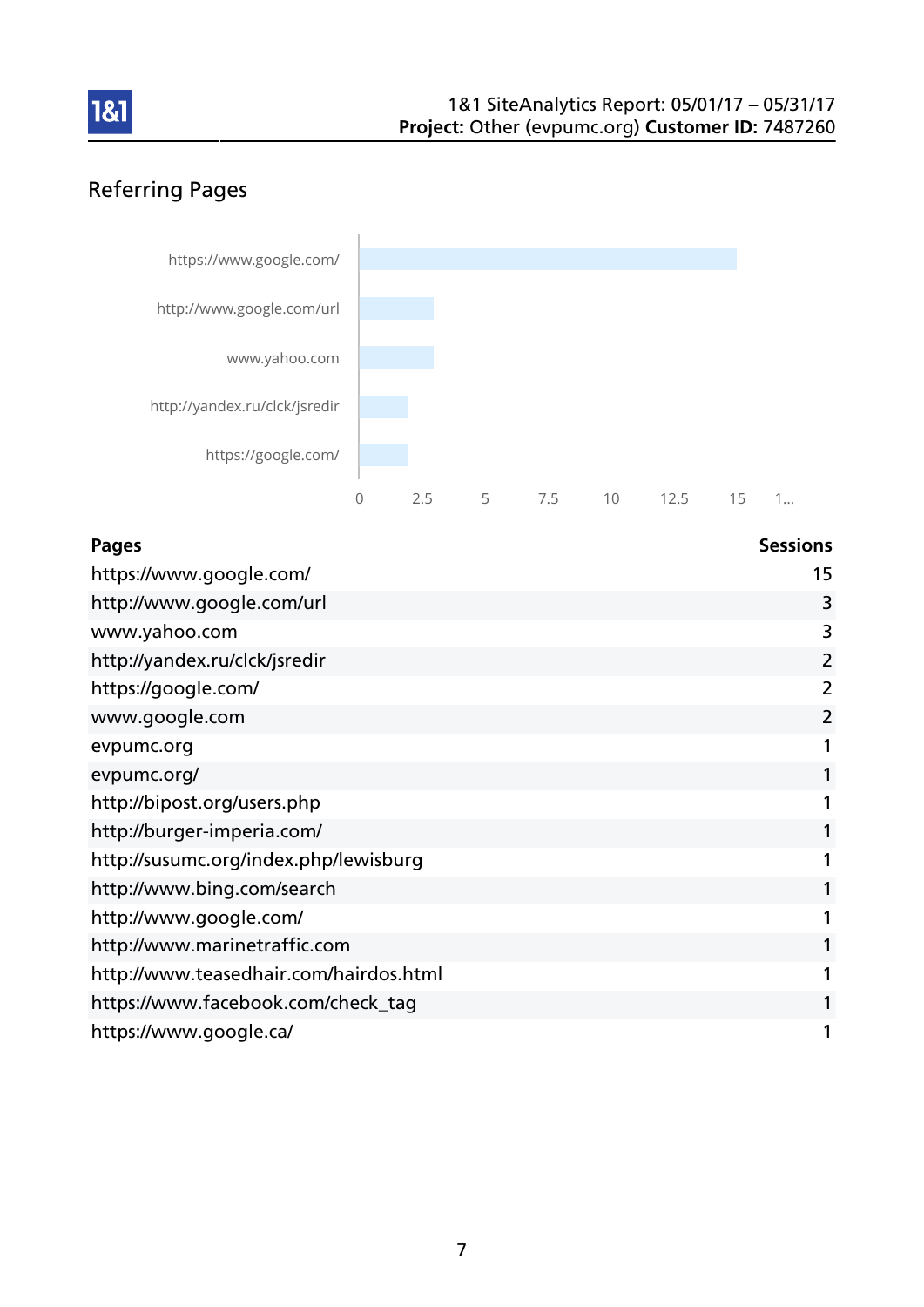

# Browsers & Systems

Browsers

1&1



**Chrome**

| <b>Browsers</b>         | <b>Sessions</b> | Percentage |
|-------------------------|-----------------|------------|
| Firefox                 | 110             | 33.33%     |
| Chrome                  | 103             | 31.21%     |
| IE                      | 39              | 11.82%     |
| Python-requests         | 17              | 5.15%      |
| Safari                  | 11              | 3.33%      |
| Microsoft Edge          | $\overline{7}$  | 2.12%      |
| Safari mobile           | 6               | 1.82%      |
| Opera                   | 5               | 1.52%      |
| <b>Chrome Mobile</b>    | 4               | 1.21%      |
| Java                    | $\overline{2}$  | 0.61%      |
| Yandex.Browser          | $\overline{2}$  | 0.61%      |
| Lynx                    | $\mathbf{1}$    | 0.30%      |
| PhantomJS               | 1               | 0.30%      |
| Could not be identified | 22              | 6.67%      |
| <b>Total</b>            | 330             | 100.00%    |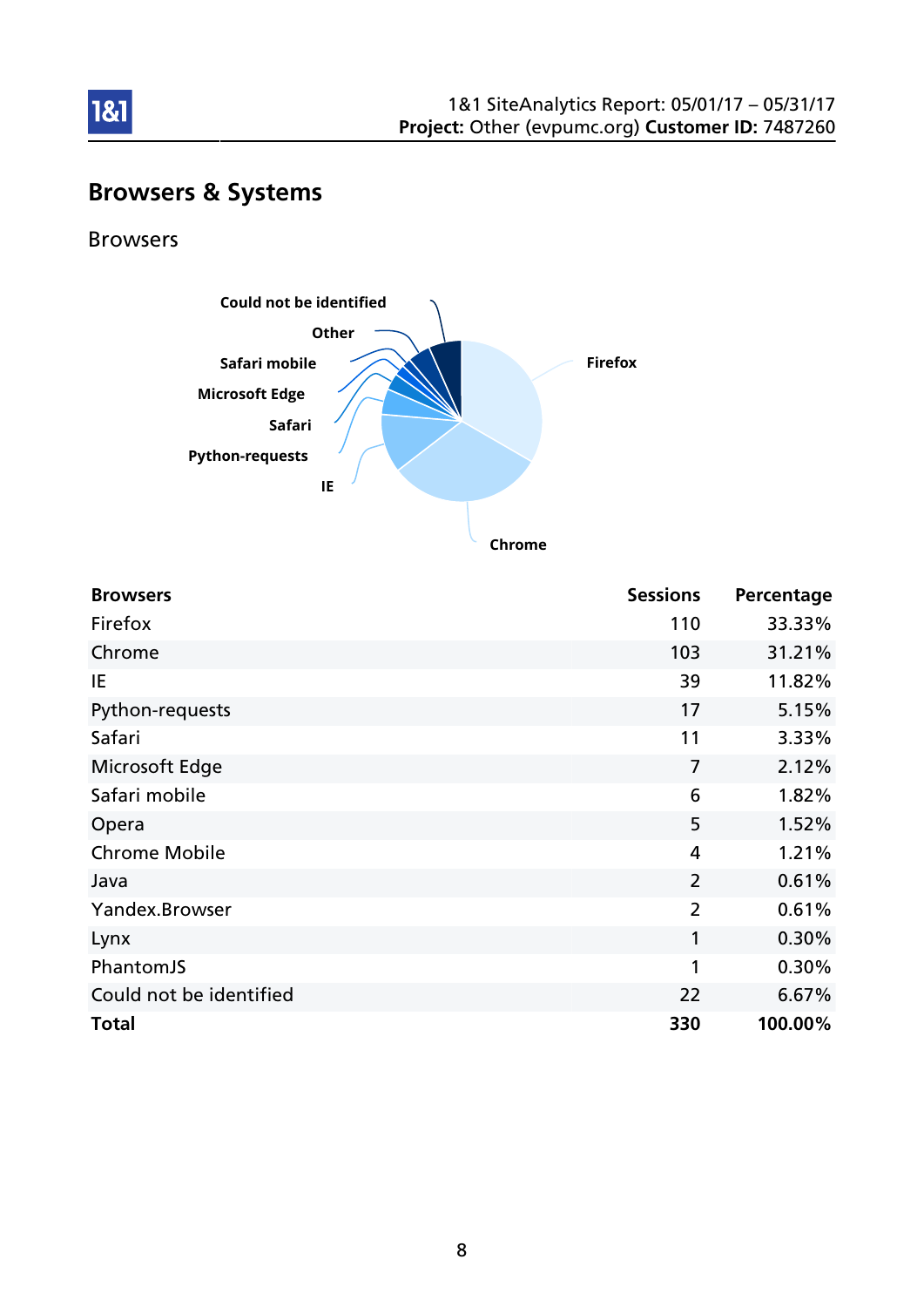

# Operating Systems



| <b>Operating Systems</b> | <b>Sessions</b> | Percentage |
|--------------------------|-----------------|------------|
| Windows                  | 208             | 63.03%     |
| OS X                     | 48              | 14.55%     |
| Linux                    | 17              | 5.15%      |
| iOS                      | 6               | 1.82%      |
| macOS                    | 6               | 1.82%      |
| Android                  | $\overline{4}$  | 1.21%      |
| <b>JVM</b>               | 2               | 0.61%      |
| Could not be identified  | 39              | 11.82%     |
| <b>Total</b>             | 330             | 100.00%    |

# Visitor Locations

| Countries            |                 |            |
|----------------------|-----------------|------------|
| <b>Countries</b>     | <b>Sessions</b> | Percentage |
| <b>United States</b> | 168             | 50.91%     |
| <b>Israel</b>        | 40              | 12.12%     |
| Italy                | 17              | 5.15%      |
| Russia               | 16              | 4.85%      |
| France               | 11              | 3.33%      |
| Germany              | $\overline{7}$  | 2.12%      |
| Ukraine              | 7               | 2.12%      |
| <b>Netherlands</b>   | 6               | 1.82%      |
| China                | 4               | 1.21%      |
| Ireland              | 4               | 1.21%      |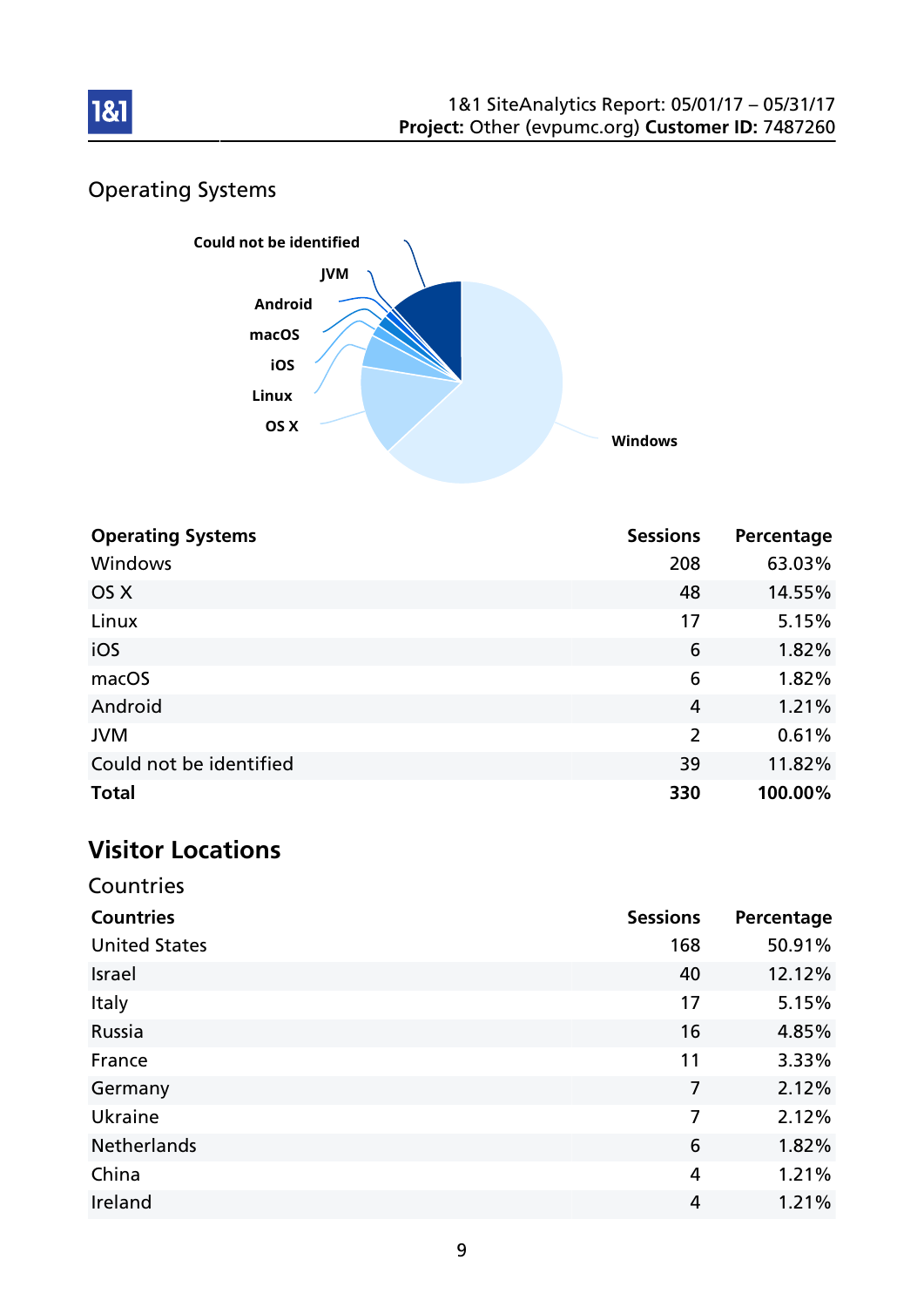| <b>Countries</b>        | <b>Sessions</b> | Percentage |
|-------------------------|-----------------|------------|
| India                   | 4               | 1.21%      |
| <b>Brazil</b>           | 3               | 0.91%      |
| Canada                  | 3               | 0.91%      |
| Lithuania               | 3               | 0.91%      |
| Romania                 | 3               | 0.91%      |
| Philippines             | $\overline{2}$  | 0.61%      |
| Australia               | 1               | 0.30%      |
| Bangladesh              | 1               | 0.30%      |
| <b>Belgium</b>          | 1               | 0.30%      |
| <b>Bolivia</b>          | 1               | 0.30%      |
| Côte d'Ivoire           | 1               | 0.30%      |
| <b>Czech Republic</b>   | 1               | 0.30%      |
| Egypt                   | 1               | 0.30%      |
| Spain                   | 1               | 0.30%      |
| <b>United Kingdom</b>   | 1               | 0.30%      |
| Hong Kong               | 1               | 0.30%      |
| Indonesia               | 1               | 0.30%      |
| Japan                   | 1               | 0.30%      |
| Latvia                  | 1               | 0.30%      |
| Madagascar              | 1               | 0.30%      |
| Malaysia                | 1               | 0.30%      |
| Nigeria                 | 1               | 0.30%      |
| Norway                  | 1               | 0.30%      |
| Oman                    | 1               | 0.30%      |
| Poland                  | 1               | 0.30%      |
| Portugal                | 1               | 0.30%      |
| Saudi Arabia            | 1               | 0.30%      |
| Seychelles              | 1               | 0.30%      |
| Turkey                  | 1               | 0.30%      |
| Taiwan                  | 1               | 0.30%      |
| Vietnam                 | 1               | 0.30%      |
| Could not be identified | $\overline{7}$  | 2.12%      |
| <b>Total</b>            | 330             | 100.00%    |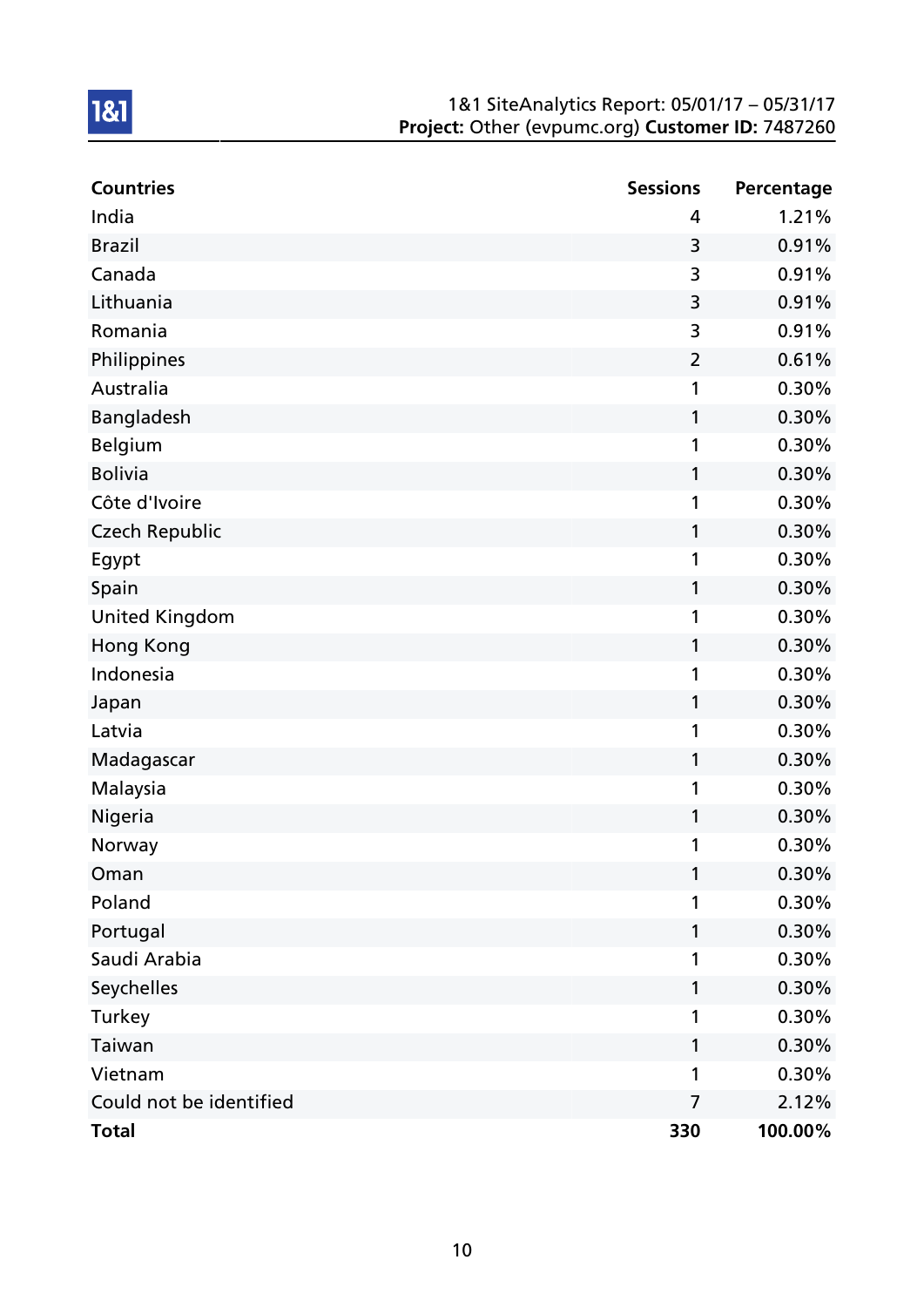### **Continents**

**1&1** 

| <b>Continents</b>       | <b>Sessions</b> | Percentage |
|-------------------------|-----------------|------------|
| <b>North America</b>    | 171             | 51.82%     |
| Europe                  | 82              | 24.85%     |
| Asia                    | 60              | 18.18%     |
| Africa                  | 5               | 1.52%      |
| South America           | 4               | 1.21%      |
| Oceania                 | 1               | 0.30%      |
| Could not be identified | $\overline{7}$  | 2.12%      |
| <b>Total</b>            | 330             | 100.00%    |

# Information about the evaluations

### Visitors

This evaluation shows how many visitors accessed your website. Visitors are uniquely identified on the basis of the IP address and the browser ID. If a visitor goes to your website more than once a day, only one visitor is counted.

### Sessions

This evaluation shows the number of sessions. A session starts when a visitor accesses your website and ends when he or she leaves it. A session ends automatically after 30 minutes without activity. If a visitor goes to your website more than once a day, multiple sessions are counted.

### Search Engine Robots

This evaluation shows which search engine robots have accessed the pages of your website. Search engine robots automatically search the content of websites in order to keep search engine entries up to date.

## Most Frequently Visited Pages

This evaluation shows which pages of your website were visited most often.

### Keywords

This evaluations shows the keywords with which your website was most commonly found in search engines.

## Referring Pages

This evaluation shows the websites from which visitors were transferred to your website.